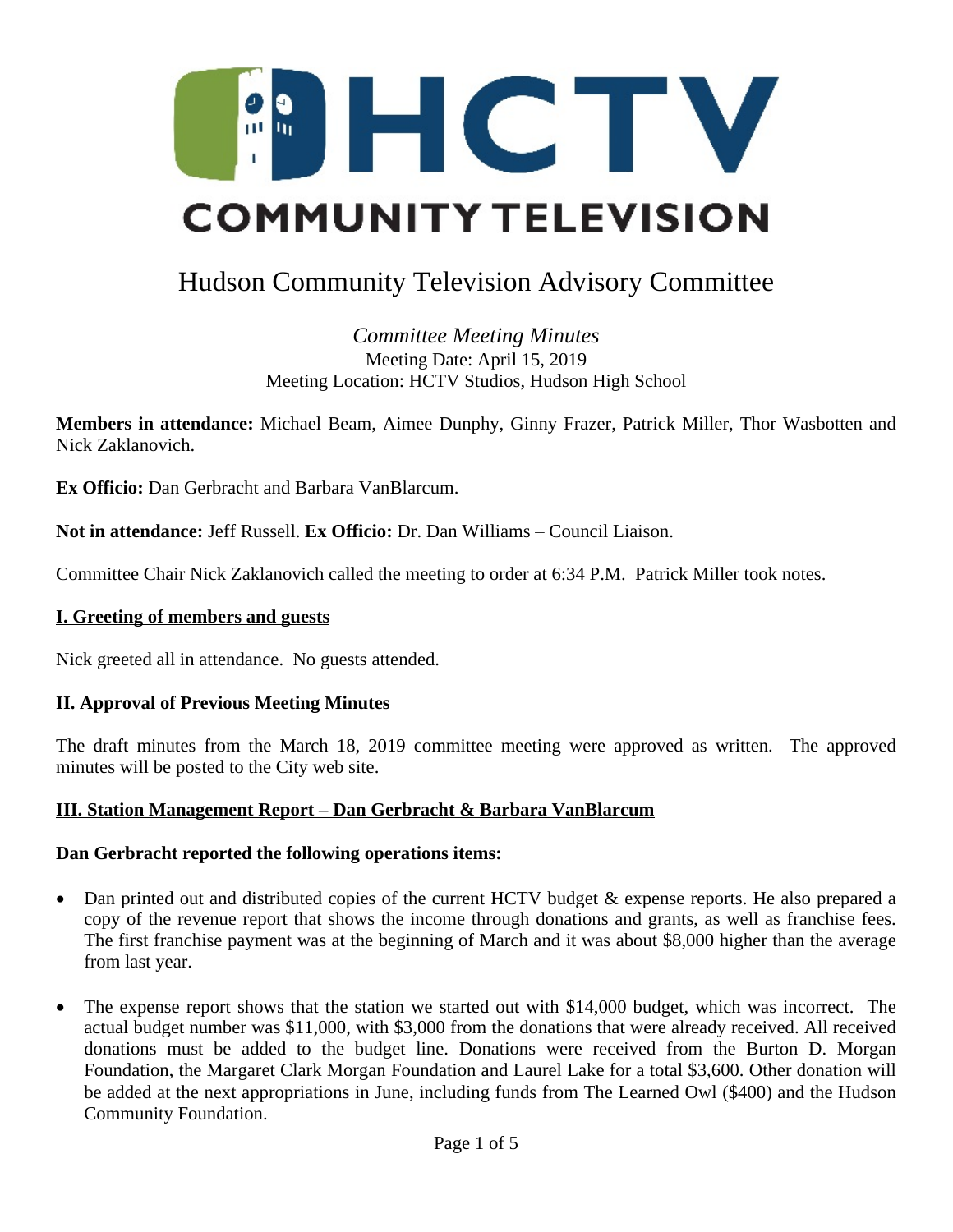# **III. Station Management Report – Dan Gerbracht & Barbara VanBlarcum, continued**

- · DVDs sales are included in the budget report. The largest DVD seller was the Jazz Fest that the Video Production class recorded at the Hudson Community Chapel. DVD sales from that event totaled \$460. Graduation DVDs are the biggest of the year. Last year we did \$800 in graduation DVDs. These programs are available on Vimeo, which could be why the DVD sales have gone down.
- Dan went to the government social media conference in Nashville. He spent a lot time with people who do video for social media and went to some video talks on using just your phone for video production or editing videos on your phone. The city's direction lately is going for more videos on social media. Dan also learned from the conference how other communities are doing social media. There were almost 1,000 attendees from all 50 states and a couple from Japan, including many people in management of their community access centers and also do videos for their city.
- The City of Hudson recently launched their Instagram channel. The first Instagram video was posted about the Hudson dispatchers. Since Facebook and Instagram are the same company, the videos will automatically link back and forth to Instagram back to Facebook.
- · A video production about the Phase 2 project began airing last week. The video was produced in-house. Dan has heard some citizen concerns about the time  $\&$  money that was spent on the production. Dan said that he took that as a complement because we did the video in-house.
- There is going to be another series of videos that will be going out over the next two weeks concerning the traffic and tax revenues. The station has also been gathering footage for the I.C.F. which is the Smart21 community effort. The city is hiring a video firm to produce a video on economic development (Smart21 is going to be tied to this) and the station is gathering assets to help in that production.
- Destination Hudson has their Carousel bulletin board system up and running. Dan has scheduled with them in two weeks to do an in-depth training on the Carousel system. The station will also be doing a couple of videos for the Police department, one of which will educate people on traffic violations (which will include use of police cruiser dash cam footage) showing sample violations, but will not include showing the people involved.
- · Also, in a couple of weeks the station will be shooting an Autism Awareness video with the Police department. The department wants to educate police officers on how to interact with members of the public that have special needs or autism. A Hudson High School student will be the subject of the video, which will be recorded by the Video Production class in a hidden camera style. This project is an initiative from the new Police Chief, Perry Tabak. Chief Tabak is trying to get his department more involved with the community and to make sure his officers get as much training as possible. The video will be modeled in such a way that it can be shared with other communities.
- · On Wednesday, a Facebook live video session will be aired about the tornado sirens. In addition, the station is working on the video systems requirements for the new City Hall building.
- Dan updated the committee on the station's audio and video licensing subscriptions The Hudson Schools are allowing access to the station for a subscription to Story Blocks, a resource where the station can pull stock footage for sound and video. The station also has obtained an access license to Digital Juice, which is also a source for stock footage, graphics and music. The station also purchased Vimeo stock, tied into the station's Vimeo account for stock footage downloads.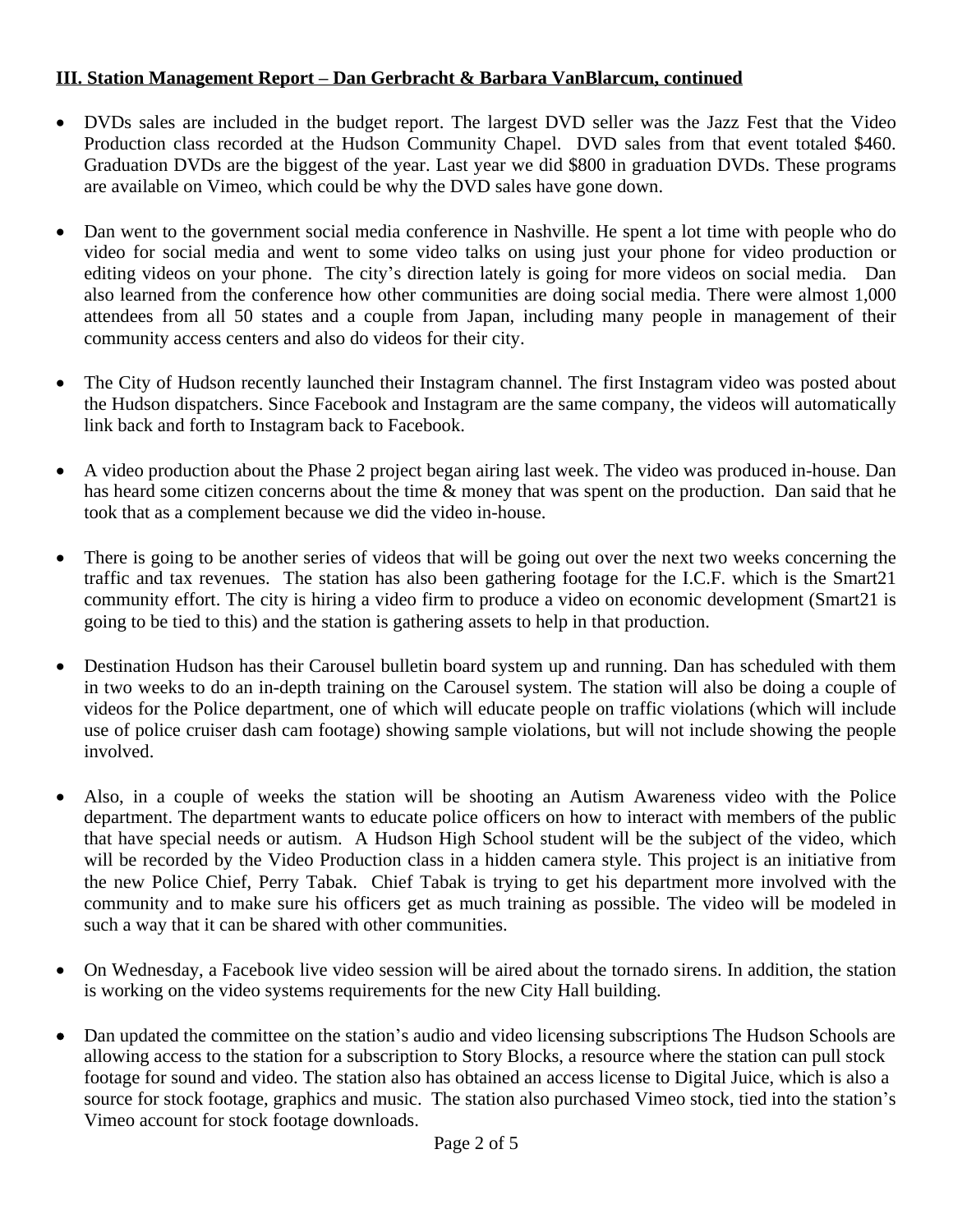# **III. Station Management Report – Dan Gerbracht & Barbara VanBlarcum, continued**

- Dan reported that there may be a problem coming up with the Adobe software suite. Currently, the station's Adobe suite is licensed through the school district, who has a building license for the High School. However, Adobe is switching over to a per student user license, which eliminates the station's access to the site license. Dan is working on a way for the station to get access to Adobe, but since the school's licenses will be specifically for educational purposes, this presents problems using adobe not only for the station's use, but also for the Public access users who come to the station to edit video. Dan was not sure when this Adobe switch was happening, but felt that it may be sometime in May. A commercial Adobe license, if needed, would cost \$55 per month for a two computer license.
- · Dan unveiled a new video set that was recently constructed in the Southeast corner of the studio. The new set was constructed by Christopher Dolciato from Hudson Players. The new set will be used for many of the in-studio programs.
- Dan said that the recent heavy work load at that station should decrease in the next month or so, particularly when the school year ends. Dan said that while the work load has been a burden, he is hopeful that the City projects that are being addressed makes the station more valuable and relevant to the City administration, which is an important point to assure the longevity of the operation. He also said that there have been discussions concerning moving the station's funding into the City's general fund, but no definite action in that regard has moved forward.
- · A question was raised from the committee regarding how many videos Dan and his team are currently producing for the City of Hudson. Dan responded with the Phase II video (with a few additional related projects), ICF video, Police department videos, and Facebook live siren videos. The committee was concerned about the balance between videos produced for the City and the other video that the station produces. Dan stated that in some, but not all cases, the City videos are aired on the community channel. Some members of the committee also pointed out that producing a video for political purposes that goes up for a vote is potentially a conflict with community programming.

## **Barbara VanBlarcum reported the following programming items:**

- · Barbara stated that a new public access program has started airing called "North of Sixty." The show, hosted by Heidi Schweighoefer who has been with the EMS outreach for many years. She has recorded three segments of "North of Sixty", each being between 20 to 30 minutes in length. Heidi is hosting for the senior issues…she's on the Mayor's senior committee.
- The publisher of the Hudson Neighbors magazine is planning to write a story regarding the "North of Sixty" program. The magazine has a senior focus column every month, and inclusion of news of the new seniorcentered program would be most apropos. The guests for Heidi's first program is Mayor Basil and Chief Tabak, who will talk about senior scams. Future guests will be someone from County Prosecutor Sherri Bevan Walsh's office and a representative of the Alzheimer's Association.
- There are two public access programs currently airing about the Phase II development: "Getting informed about Phase II" and "Phase II, a different perspective".
- · Barbara stated there's a new access producer, Becky Hinkle, who is recording all twelve of the Hudson High school varsity girl's lacrosse games this season. Five games have been recorded and aired so far.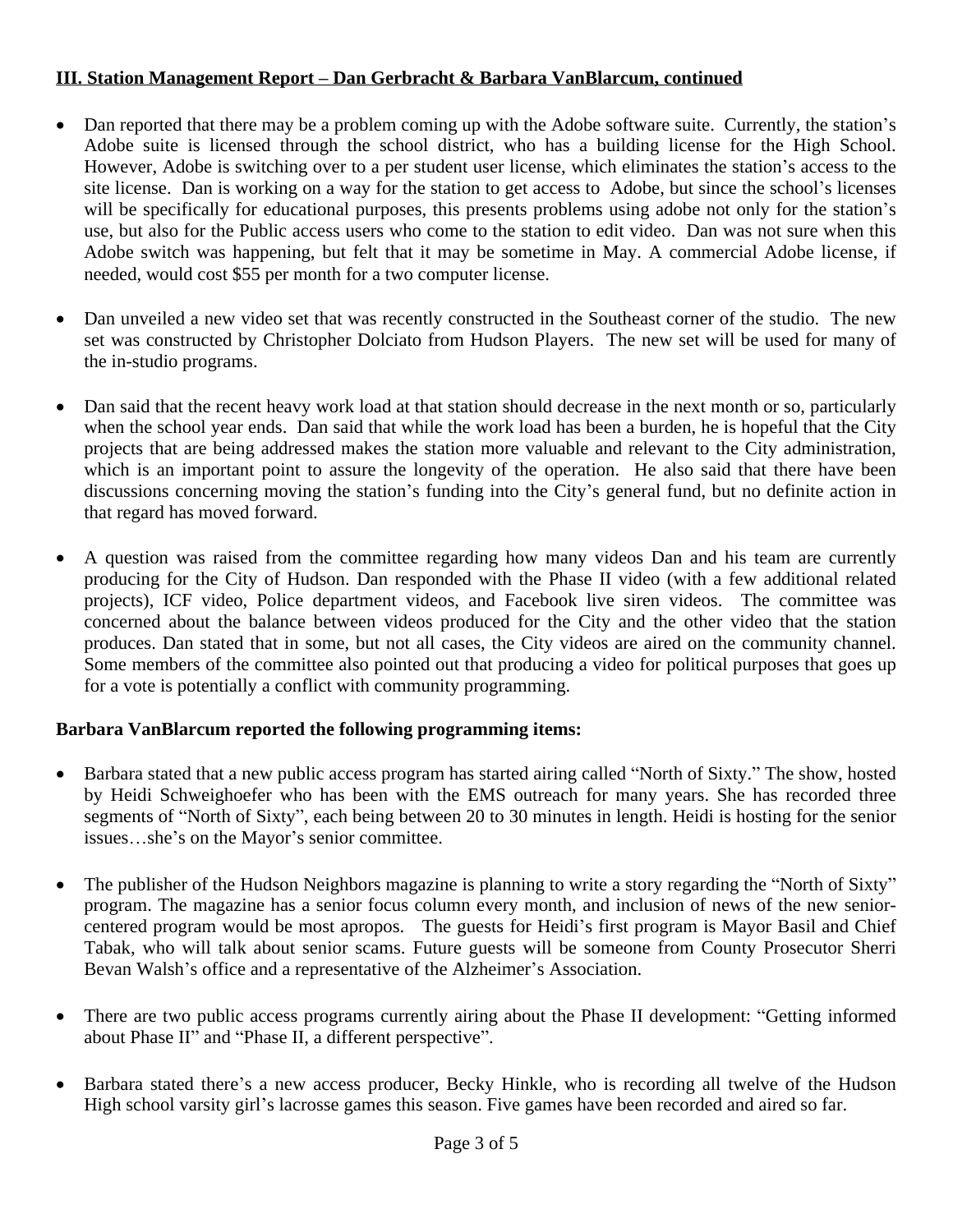# **III. Station Management Report – Dan Gerbracht & Barbara VanBlarcum, continued**

- Tomorrow the High School video production class is recording the Hudson High school varsity baseball game. A portable switcher will be used with two cameras to cover the event.
- · The League of Woman Voters were at HCTV to finish a program they produced. It was a Tom Vince presentation at one of their meetings about the founder of the Hudson League of Woman Voters, Helen Kitzmiller, who worked at Western Reserve Academy in the 1940s. Tom knows a lot about her history and will include some of her papers and photographs in the program that will air next week.
- Nick and Allyn recorded and edited the Community Expo event that was recently held at the High School. They also recorded and edited a WRA class by Tom Vince about the Underground Railroad.
- The Hudson Montessori School borrowed equipment to record the school's End of the Year presentation.
- One of the members of the High School video production class recorded the boy's lacrosse team against WRA.
- · A new "Herman Show" was recorded with School Superintendent Phil Herman speaking with Roger Liu, a nationally ranked Ping Pong player. After their discussion, they played a game of ping pong (a table was brought into studio).
- The video production students also went to the art gallery at Peg's Foundation and recorded a show about the art there and some information about the Foundation.
- The Hudson Rotary came in today to record a PSA promoting their upcoming annual fundraising auction.
- · Barbara and the video production students are getting ready for the upcoming Bloodhound rocket car event in May.
- The station aired a "1/2 Hour Show" marathon last Monday on April Fool's Day.
- · Barbara stated that a Women's Club/Learned Owl segment was recorded on the top books of 2019.
- · Dan recorded a program at Ellsworth Meadows about the new PGA golf rules that was also presented on Facebook Live.
- · Barbara's team also recorded Elaine Weiss speaking about the 100 year anniversary of women getting to vote, as well as two HHA programs, one by Tom Vince about Lincoln Ellsworth and the other by Cuyahoga Valley National Park Naturalist Rebecca Jones Macko about the history of the Jaite Paper Company that had been in located the current National Park.
- · The station recorded a presentation at the Elementary School by Bloodhound Project STEM Communicator Mike Ford about the Bloodhound rocket car project.